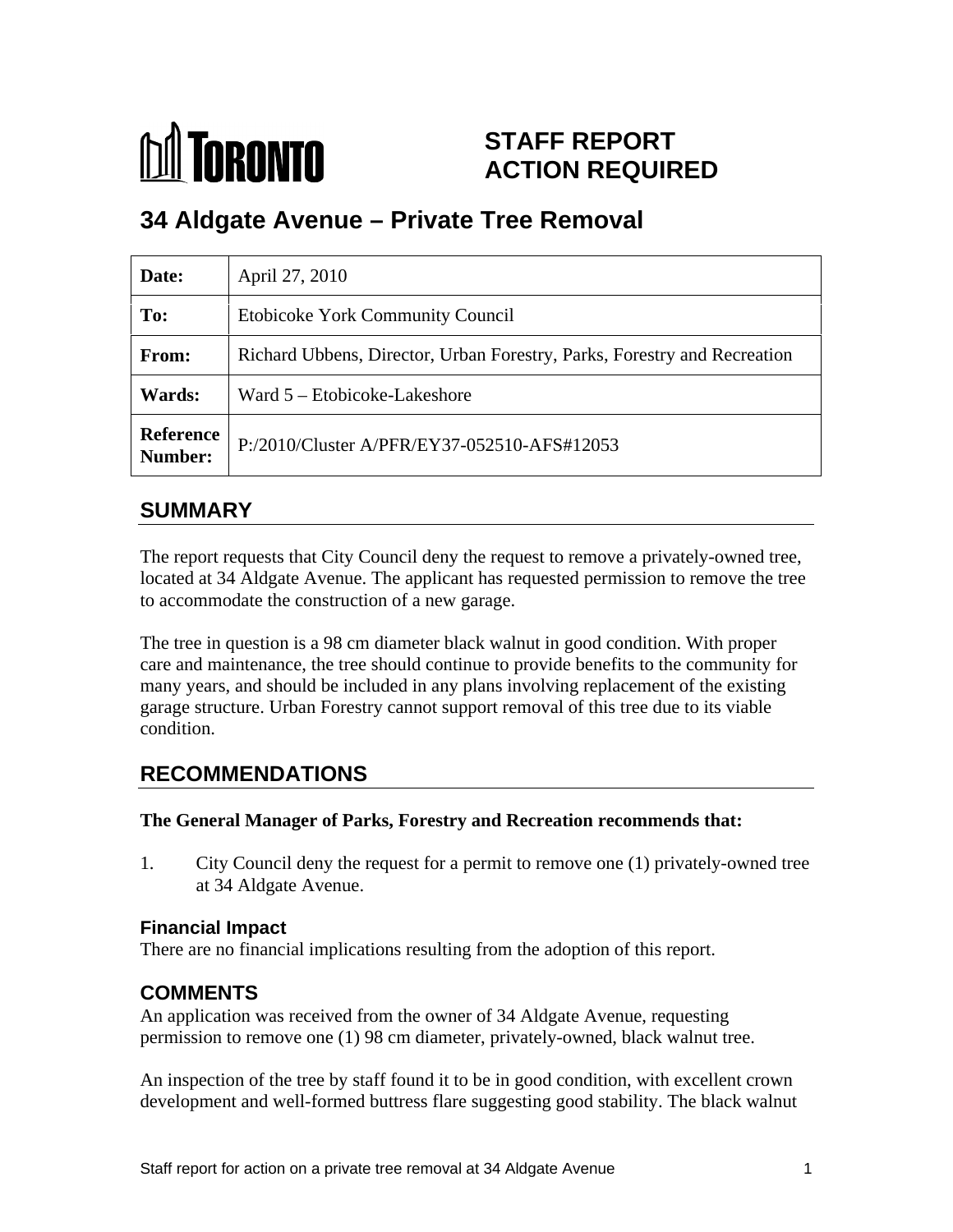is located in the rear yard adjacent to a single-car garage. The applicant has stated that the tree has caused structural damage to the existing garage, based on its proximity to the structure, and requests permission to remove the tree to accommodate the construction of a new garage.

As required under *Section 813-17, of City of Toronto Municipal Code, Chapter 813, Trees, Article III*, a 'Public Notice' sign was posted on the subject property for the minimum 14-day posting period. The posting serves to notify the community of the applicant's intention to remove the tree and provide an opportunity for objection to the application. Three (3) letters of objection to the removal of the tree were received in response to the posting.

The damage to the garage cannot be attributed to the tree alone. Although root development beneath a concrete slab can cause lifting and cracking, there are other forces impacting the structure. The garage is approximately 50 years old and fractures in concrete slabs of this age are common.

Maintaining the tree by pruning would reduce its impact on the garage. Raising the lower portion of the crown away from the roof will reduce the potential for roof and shingle damage caused by branches rubbing against the garage. Pruning the tree for deadwood will also reduce the number of branches that fall onto the garage structure.

Urban Forestry would not object to the construction of a new garage with a new concrete slab on the same footprint as the existing garage. Any replacement garage should allow for the protection and retention of the black walnut tree.

The applicant has indicated that three replacement trees will be planted if permission is granted to allow the removal of the black walnut tree.

Black walnut trees have the ability to grow up to 170 cm in diameter and live to be 250 years old with proper care. This tree should continue to provide benefits to the owner and the community for years to come and should be incorporated into any plans for the construction of a replacement garage. Urban Forestry cannot support removal of this tree due to its viable condition and contribution to the urban forest.

## **CONTACT**

Peter Dmytrasz, Supervisor, Tree Protection and Plan Review, Urban Forestry, Tel: 416 394-8551, Email: pdmytras@toronto.ca

## **SIGNATURE**

Richard Ubbens Director, Urban Forestry, Parks, Forestry and Recreation

 $\overline{\phantom{a}}$  , we can assume that the contract of  $\overline{\phantom{a}}$  , we can assume that the contract of  $\overline{\phantom{a}}$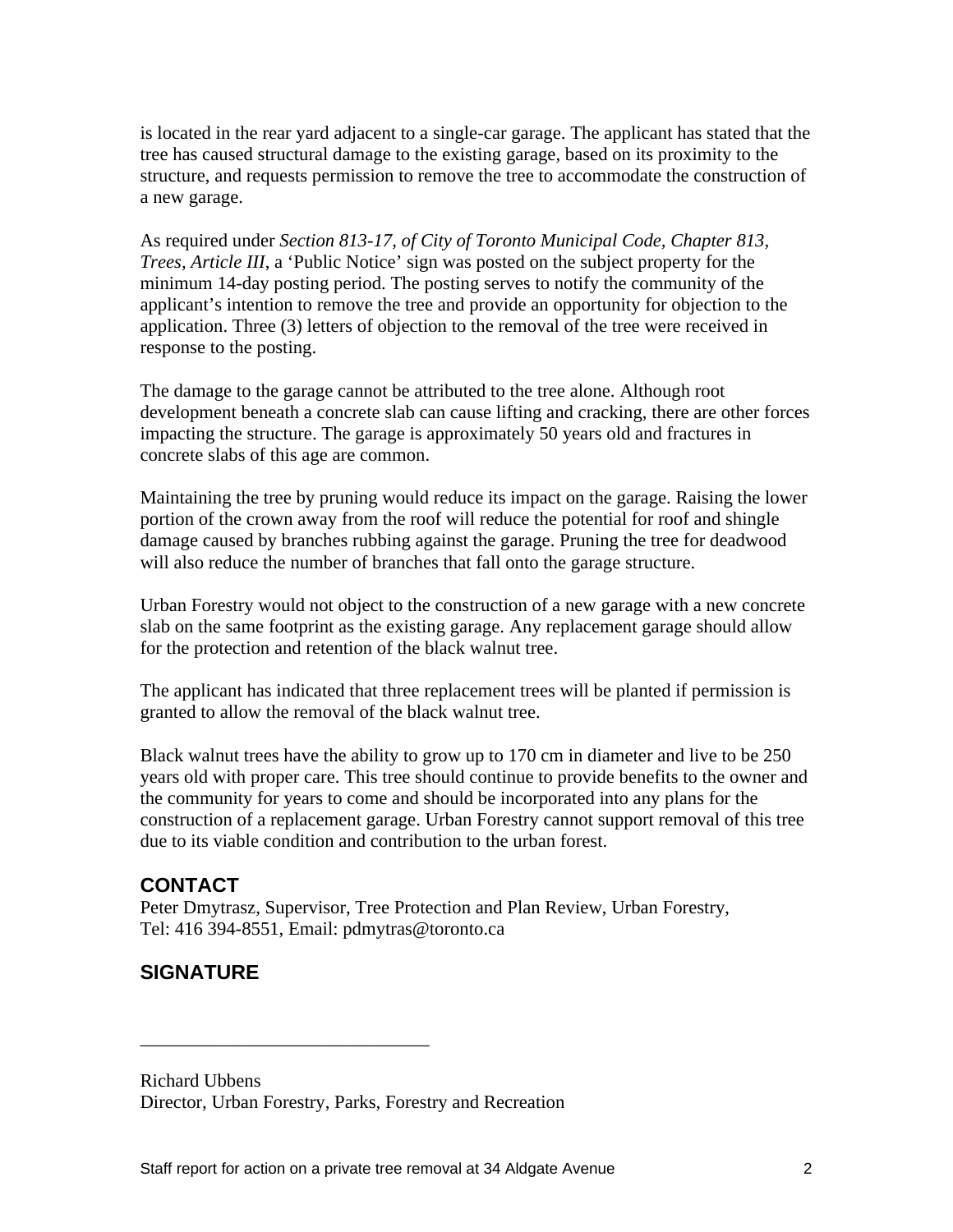## **ATTACHMENTS**

Attachment No. 1 – Photograph of black walnut tree Attachment No. 2 – Letters of objection